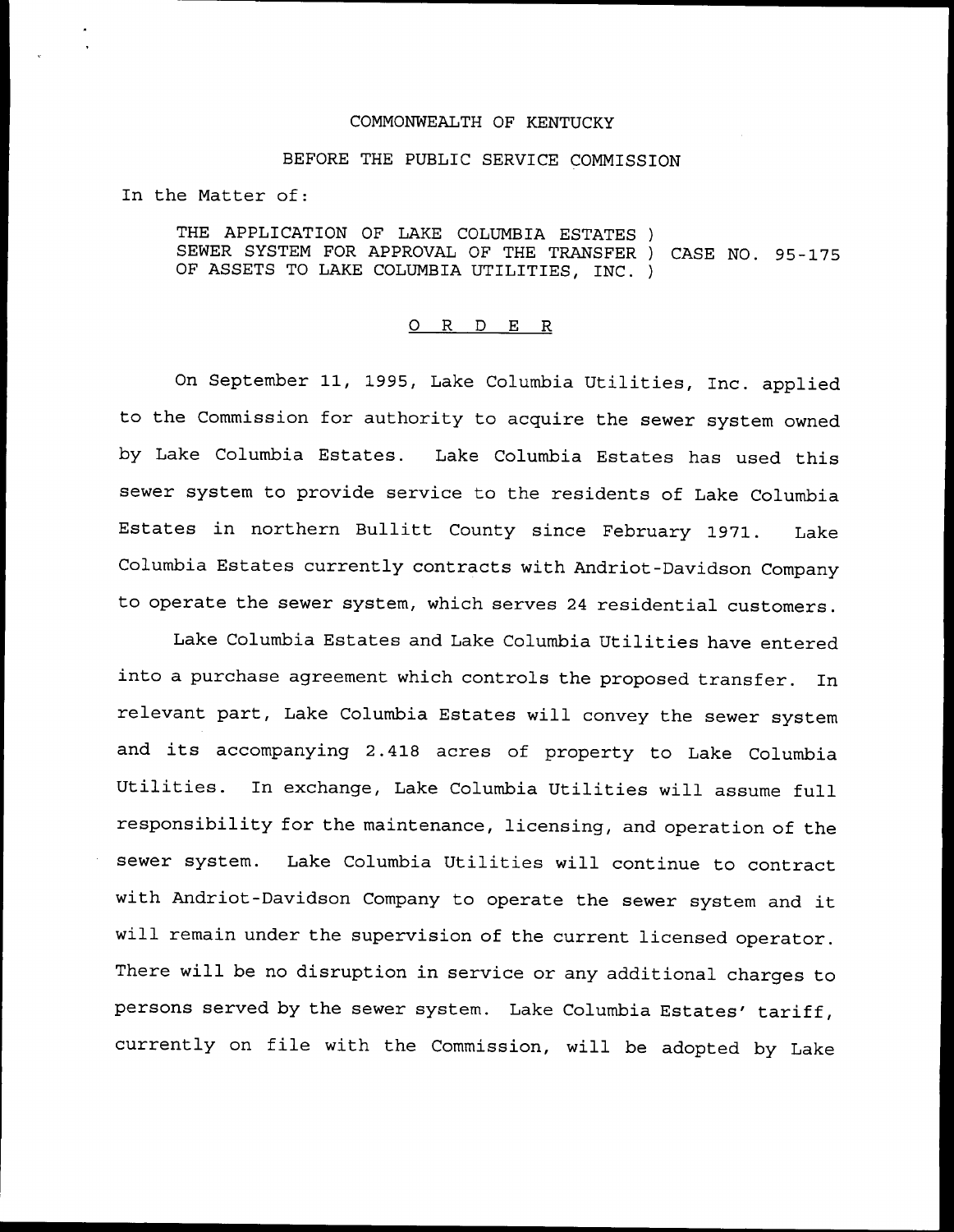Columbia Utilities in its entirety after the transfer of the sewer system.

According to KRS 278.010(3)(f), Lake Columbia Estates is a utility and as such is subject to the Commission's jurisdiction pursuant to KRS 278.040. After the transfer of the sewer system is completed, Lake Columbia Utilities will be a utility within the definition of KRS 278.010(3)(f) and therefore subject to the Commission's jurisdiction.

Pursuant to KRS 278.020(4), persons under the jurisdiction of the Commission are required to receive Commission approval prior to the acquisition or transfer of ownership or control of <sup>a</sup> utility. KRS 278.020(5) prohibits any entity from acquiring control of any utility under the jurisdiction of the Commission without prior approval.

Based on the evidence of record, the Commission finds that the proposed transfer of the sewer system from Lake Columbia Estates to Lake Columbia Utilities is feasible, is in the public interest, and is consistent with KRS 278.020(4) and (5). The transfer will not work to the detriment of those persons served by the sewer system, nor will rates increase as a result of the transfer. The Commission also finds that Lake Columbia Utilities has the financial, technical, and managerial abilities to operate the sewer system, through an experienced contract operator, so that the customers presently served by Lake Columbia Estates will continue to receive adequate and reasonable sewage service.

IT IS THEREFORE ORDERED that:

 $-2-$